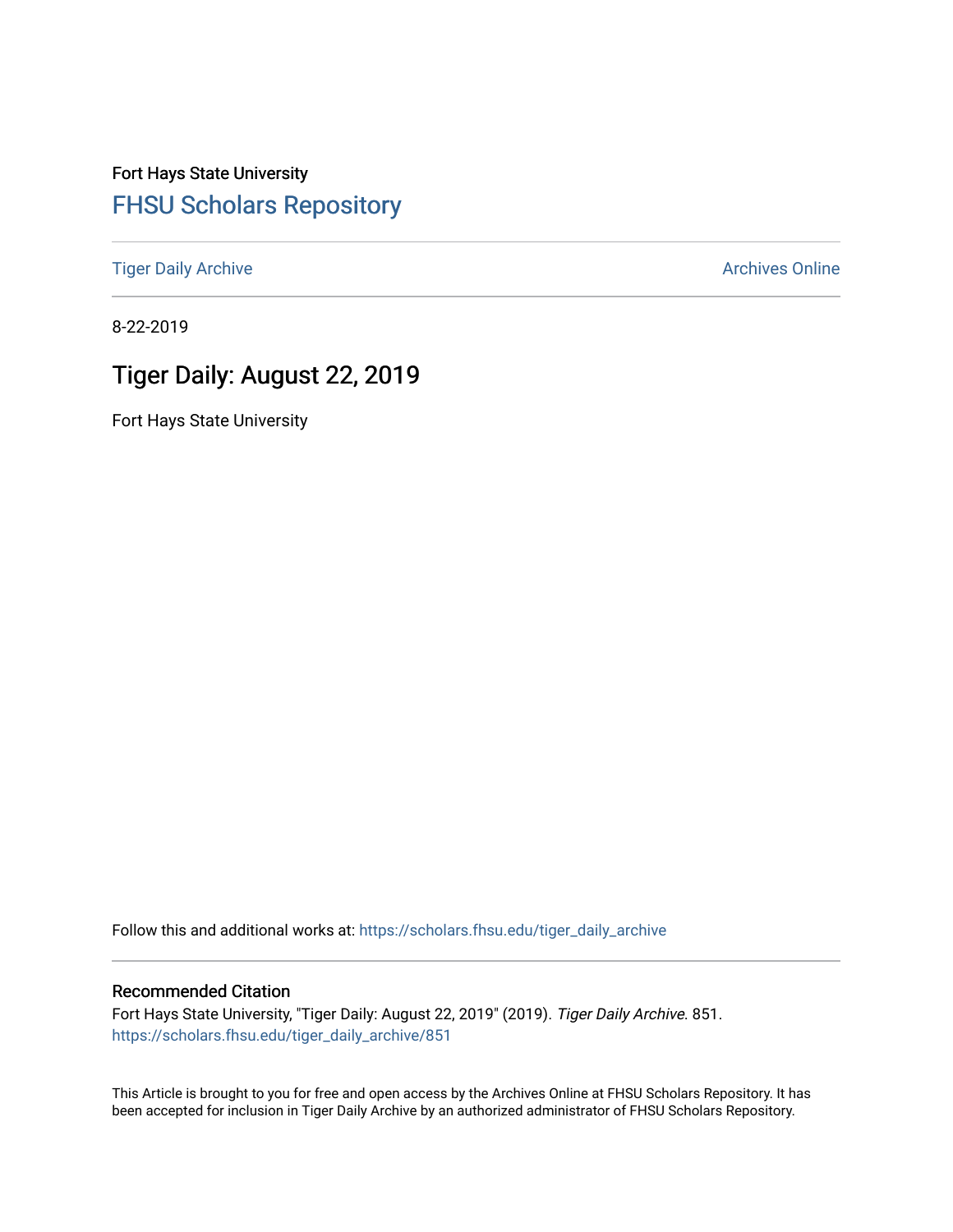# Tiger Daily [August 22, 2019]

# Tiger Daily

Thu 8/22/2019 1:03 PM

To: Tiger Daily < TigerDaily@fhsu.edu>;



#### **ANNOUNCEMENTS**

- **Us 4 U Donations for Tiger Food Exchange**
- **Tiger Wellness Center and Fitness Classes**
- **Interested in Crowdfunding? Have a Project or Idea that You'd Like to Bring to Life?**
- **FHSU Foundation Employment Opportunity**
- **Phi Delta Theta Seeking Advisors**
- **Public Safety Advisory: Surviving an Active Shooter Event**
- **2019-2020 Parking Permits**
- **Calendar: Upcoming Professional Development Opportunities**
- **Suit-Up with JCPenney**
- **Academic Advising Certificates and Trainings**
- **Employment Opportunity in the Registrar's Office**
- **Free Community Meal**
- **Electronic Resource Feature: Emerald**

## **EVENTS**

## **THIS WEEK/WEEKEND**

- **Update on FHSU's \$100 Million Journey Campaign – Press Conference – TODAY, August 22; 2:00pm**
- **[Writing](#page-6-0) Circle – TOMORROW, August 23; 4:00pm to 5:00pm**

## **FUTURE EVENTS**

**March To Main – Tuesday, August 27; 5:30pm to 8:00pm**

#### **SHARE WITH STUDENTS**

- **Student Organization Renewal is Now Open!**
- **Literature of Crime (General Education Course)**

#### **ANNOUNCEMENTS**

## **Us 4 U Donations for Tiger Food Exchange**

Help Us 4 U gather Food 4 the Pantry. Us 4 U is taking donations for the Tiger Food Exchange (food pantry). Did your parents buy you groceries, but it's not really what you want? Do you have some extra food to share? Bring non-perishable food items to our table in the MU on Tuesday, August 27 or Thursday, August 29, from 11am-1pm.

Us 4 U and the Tiger Food and Hunger Initiative invite you to join us for a Victor E. Garden work night on Thursday, August 29, from 5-6pm. All are welcome to come and get involved!

Find more information on TigerLink and Facebook/us4u.fhsu!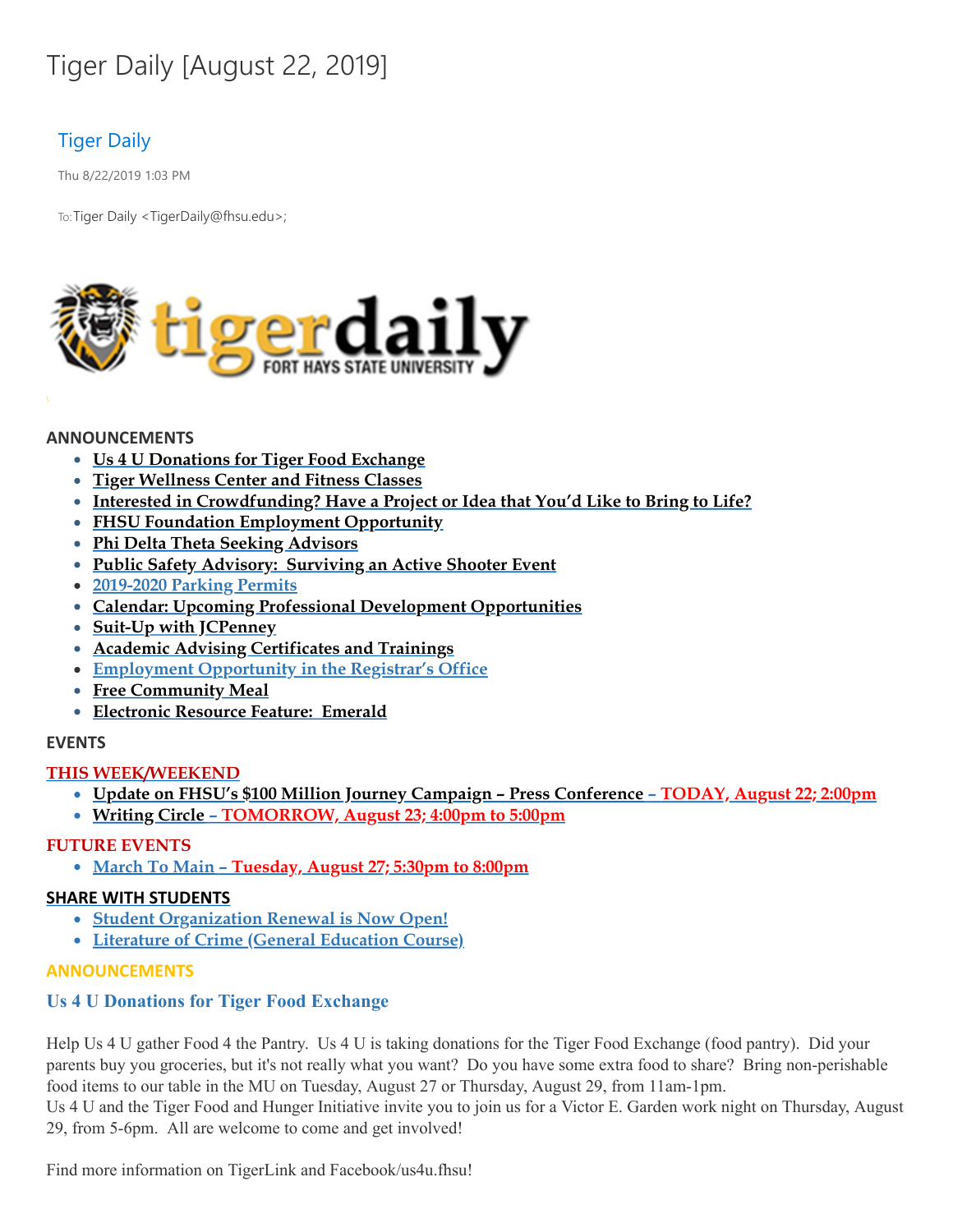# **Tiger Wellness Center and Fitness Classes**

The Tiger Wellness Center Academic Hours: Monday – Thursday 6:30am-10:00pm Friday 6:30am – 8:00pm Saturday & Sunday 10:00am-5;00pm

We offer free fitness classes which include: HIIT, Strictly Strength, Yoga, Zumba, Yoga and Core, Triple Threat, Core and Cardio, and more!

Classes for the semester will begin on Tuesday, August 20<sup>th</sup>! Check out our Facebook for current information and happenings.

You must bring your Tiger Card with you to gain access to the Tiger Wellness Center and/or to attend our Fitness Classes.

# **Interested in Crowdfunding? Have a Project or Idea that You'd Like to Bring to Life?**

"I Fed The Tiger" provides an opportunity for students, faculty and/or staff to make a difference in the areas of Fort Hays State that they're most passionate about.

How does "I Fed The Tiger" work?

- · If selected, the FHSU Foundation would help in establishing a fundraising page for your particular project with a specific funding goal and project completion timeline.
- · You would be encouraged to share the project fundraising page with your own community and social media networks. Others who would be impacted by the project would be encouraged to do the same.
- The more you spread the word about your fundraising project, the more supporters are encouraged to contribute to the project financially.

If you have an idea for a fundraising page, please visit [ifedthetiger.com](https://ifedthetiger.blackbaud-sites.com/) and click "apply" in the upper right corner or contact Schuyler Coates at [smcoates@fhsu.edu](mailto:smcoates@fhsu.edu) or 5692.

# **FHSU Foundation Employment Opportunity**

The Fort Hays State University Foundation team is hiring for the following position:

#### **Full-Time Director of Database Management and Prospect Development**

This individual will be responsible for a comprehensive, strategic, and customer-service oriented program of prospect development and database management services to support the Fort Hays State University Foundation's overall fundraising efforts. A strong educational foundation and experience with data analytics and familiarity with data manipulations and database management, specifically Blackbaud software and services, is requested.

Position includes a comprehensive benefit package and competitive hourly wage.

A full job description is available by visiting <https://foundation.fhsu.edu/employment.php>.

To learn more about the FHSU Foundation, please visit [https://foundation.fhsu.edu](https://foundation.fhsu.edu/).

To be considered for this position, please submit a cover letter, your resume, and three professional references by Sunday, August 25, to [foundation@fhsu.edu](mailto:foundation@fhsu.edu).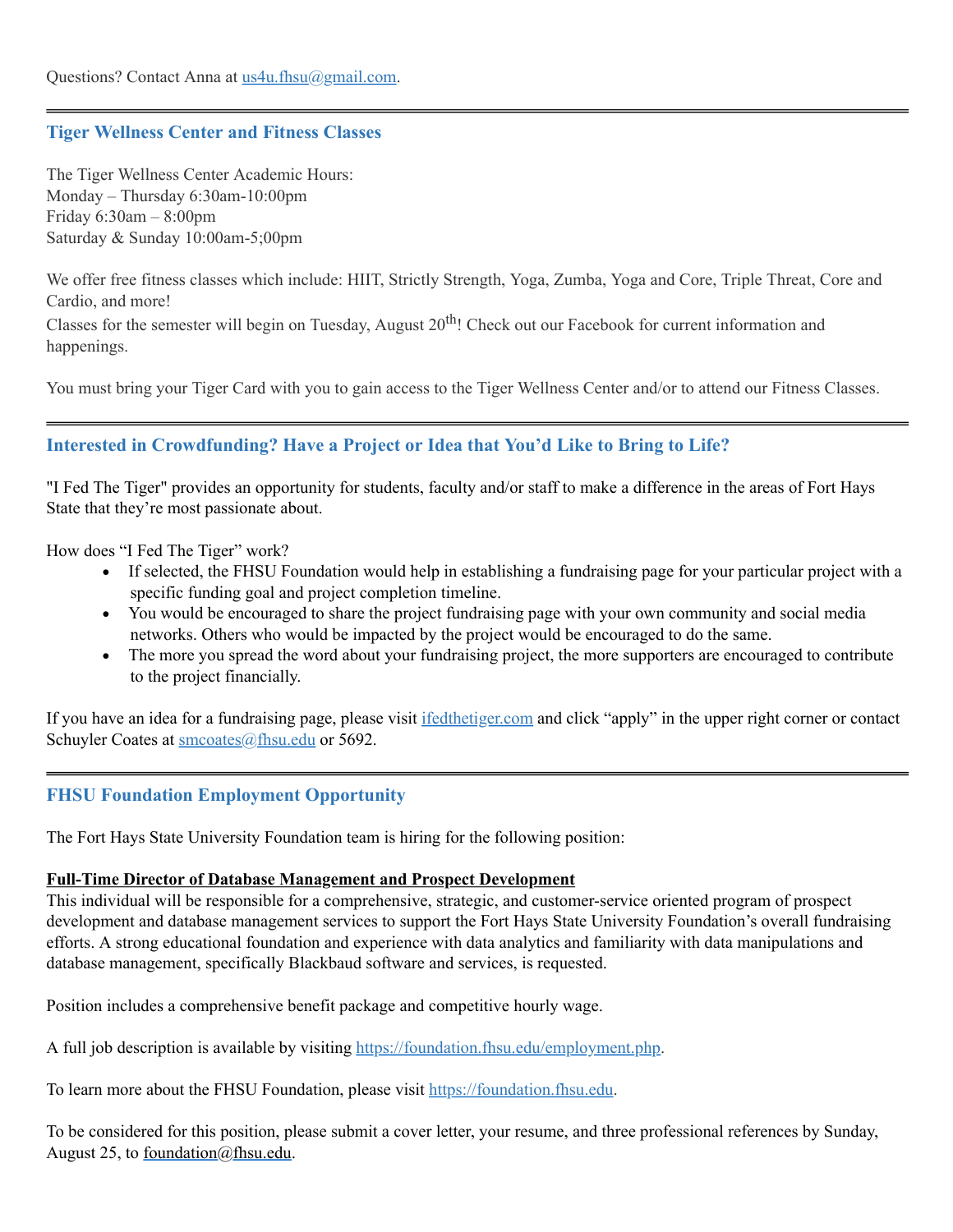# **Phi Delta Theta Seeking Advisors**

Phi Delta Theta is a new fraternity coming to campus and are looking for Faculty/Staff to sit on the advisory board for the new group being established. You do not need to be an Alumni of Phi Delta Theta, have prior Greek experience, or be a male to be on the advisory board. We are just looking for individuals to provide guidance to young undergraduate students by fostering their growth and leading them to success.

Please contact Austin Dean [\(adean@phideltatheta.org\)](mailto:adean@phideltatheta.org) if interested!

# **Public Safety Advisory: Surviving an Active Shooter Event**

In light of recent mass active shooter tragedies in El Paso, Texas and Dayton, Ohio, I'm sending out a reminder of Fort Hays State University "Active Shooter Safety Guidelines". Since most incidents are over within minutes, students, faculty, and staff must be prepared to react to the situation until first responders arrive. In an active shooter situation, you should quickly determine the most reasonable way to protect your own life. You should:

1. **Run:** If there is an accessible escape path, attempt to evacuate the premises and go to a place of safety and call 911.

- 2. **Hide:** If evacuation is not possible, find a place to hide where the active shooter is less likely to find you.
- 3. **Fight:** As a last resort, and only when your life is in imminent danger, attempt to disrupt and/or incapacitate the active shooter.
- 4. **Resources:** Refer below for more detailed information on surviving an active shooter event.

#### **Active Shooter Video**

<https://www.youtube.com/watch?v=UW0klzRy4VE> **Informative training course. What to do in an active shooter event.** event[.https://emilms.fema.gov/IS907/curriculum/1.html](https://emilms.fema.gov/IS907/curriculum/1.html) **Additional resources:** <https://www.fhsu.edu/university-police/emergencies/index> [https://www.dhs.gov/xlibrary/assets/active\\_shooter\\_booklet.pdf](https://www.dhs.gov/xlibrary/assets/active_shooter_booklet.pdf) <https://www.dhs.gov/cisa/active-shooter-preparedness>

If you are interested in arranging a presentation on the Fort Hays State University Police Department's Active Shooter Safety Guidelines, do not hesitate in contacting me at 785-628-5304 or by e-mail at [elhowell@fhsu.edu](mailto:elhowell@fhsu.edu).

## **2019-2020 Parking Permits**

2019-2020 Parking Permits are on sale now.

FHSU Zone 1, Zone 2, and motorcycle/moped/motor scooter parking permits will be available for purchase. The FHSU Police Department encourages you to save time by **purchasing your permit online** accessed through your TigerTracks in the Online Services tab. <https://fhsupd.t2hosted.com/Account/Portal>.

Permits must be purchased and properly displayed no later than **August 26, 2019** for any vehicle parking on campus. All faculty, staff, and students are required to register their vehicles online each school year in order to receive their permit, regardless if the vehicle had been registered the prior year.

Choose to pick your permit up at the University Police Department, located at 112 Custer Hall. If you choose another delivery, make sure your address is updated...USPS delivery may result in delayed delivery of your permit. (It is recommended that you not select your permanent address.) When you pick up your permit be sure you have a current ID with you.

**Questions**: call UPD 785-628-5304 or stop by Custer 112. 8:00am-4:30pm Mon.-Fri.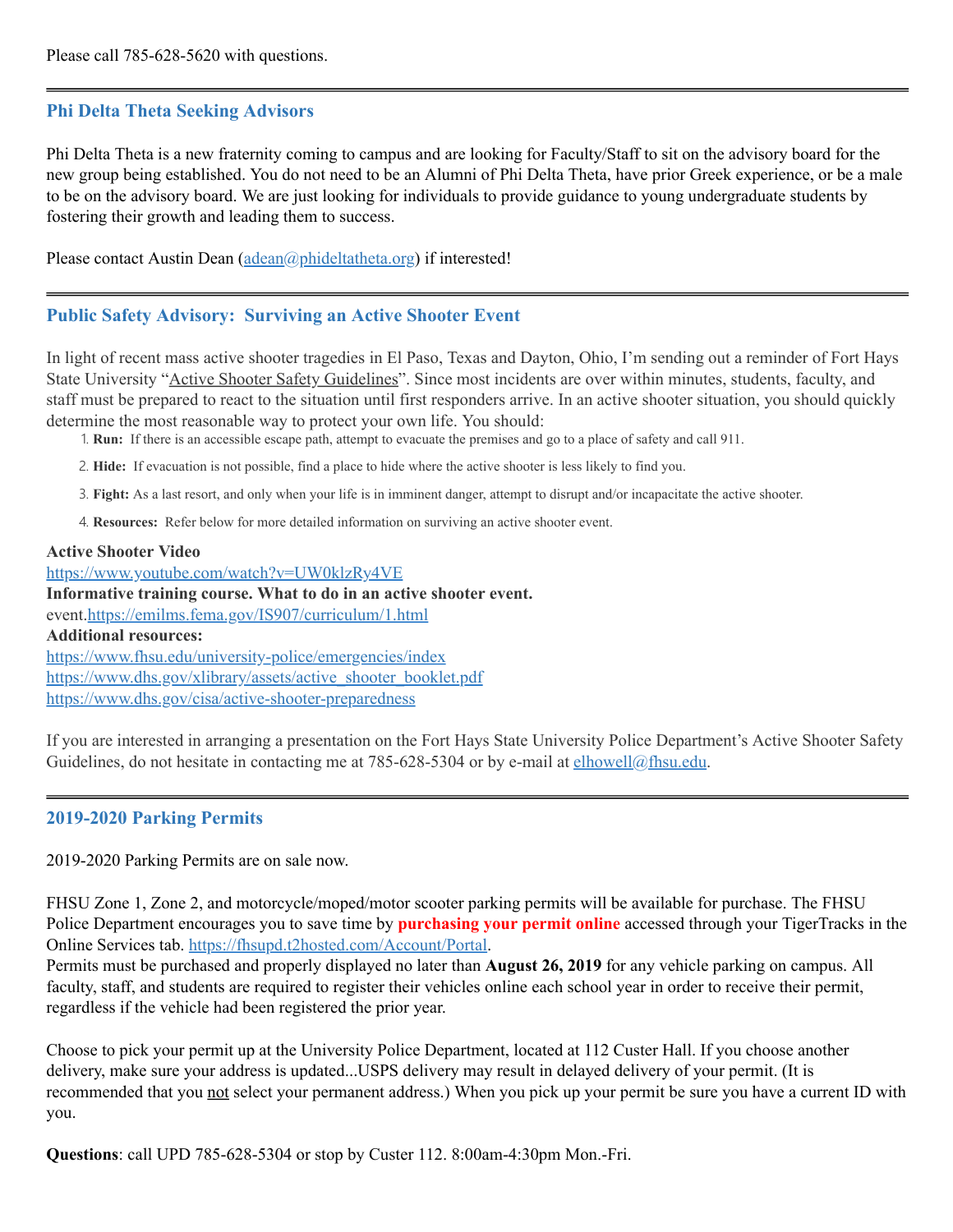Which permit is for you?

**ZONE** 1: You are commuting and do not live in the Residential Life Halls.

**ZONE 2**: (a) You live on Campus in a Residential Life Hall or (b) ONLY want to park in the Cunningham Hall/GMC parking lots.

## **How to Purchase you Parking Permit Online**

- Step 1: Log into Tiger Tracks
- Step 2: Go to Online Services
- Step 3: Scroll down to Parking Permits
- Step 4: Click on purchase a parking permit
- Step 5: Click on Manage Account and login
	- -Make sure the Information is correct
	- -Click on vehicles at the top of the screen ad verify information
	- -Click add if your vehicle is not in the system
- Step 6: Click on Permits and select Get Permits
- Step 7: Select what type of Permit you need and click the agreement box
- Step 8: Check which vehicle you want that permit for,
	- -if you have multiple vehicles and then click next

Step 9: Click where you would like it mailed or pick it up at University Police

Your local address is the preferred location

Step 10: Select payment option and click Pay Now Step 11: Congratulations You're Done!!

# **Calendar: Upcoming Professional Development Opportunities**

Check out upcoming professional development opportunities! The TILT TigerLearn event calendar is your go-to for professional development at FHSU! Check it out here: <http://tigerlearn.fhsu.edu/events/>.

To provide faculty and staff with one easy place to see all professional development at FHSU, we're happy to include your event on the TigerLearn calendar. We can include links to your registration site, contact persons for questions, etc. Just contact [TILT-FacultyDev@fhsu.edu,](mailto:TILT-FacultyDev@fhsu.edu) and we'll add your event right away!

# **Suit-Up with JCPenney**

Students, alumni, and faculty are invited to attend the JCPenney Suit-Up event on **August 25 th** from **6-9 p.m.** and receive up to a 60% discount on your purchase of select professional attire. This is an excellent opportunity to find clothing for the upcoming career fair and other professional events. Prizes, free Sephora mini makeovers, and free product samples will be provided. Please bring your Tiger Card for check-in.

\*Transportation will be provided to/from campus and JCPenney. Pick up location will be across the street from Victor E. Village (on the corner by the kiosk).

# **Academic Advising Certificates and Trainings**

The Academic Advising and Career Exploration Center offers certificates for academic advisors each semester. The schedule for this fall is available below.

If you have attended sessions in the past and need to know which sessions you have left to receive your certificate, please email your name and department to **[advising@fhsu.edu](mailto:advising@fhsu.edu)** for assistance.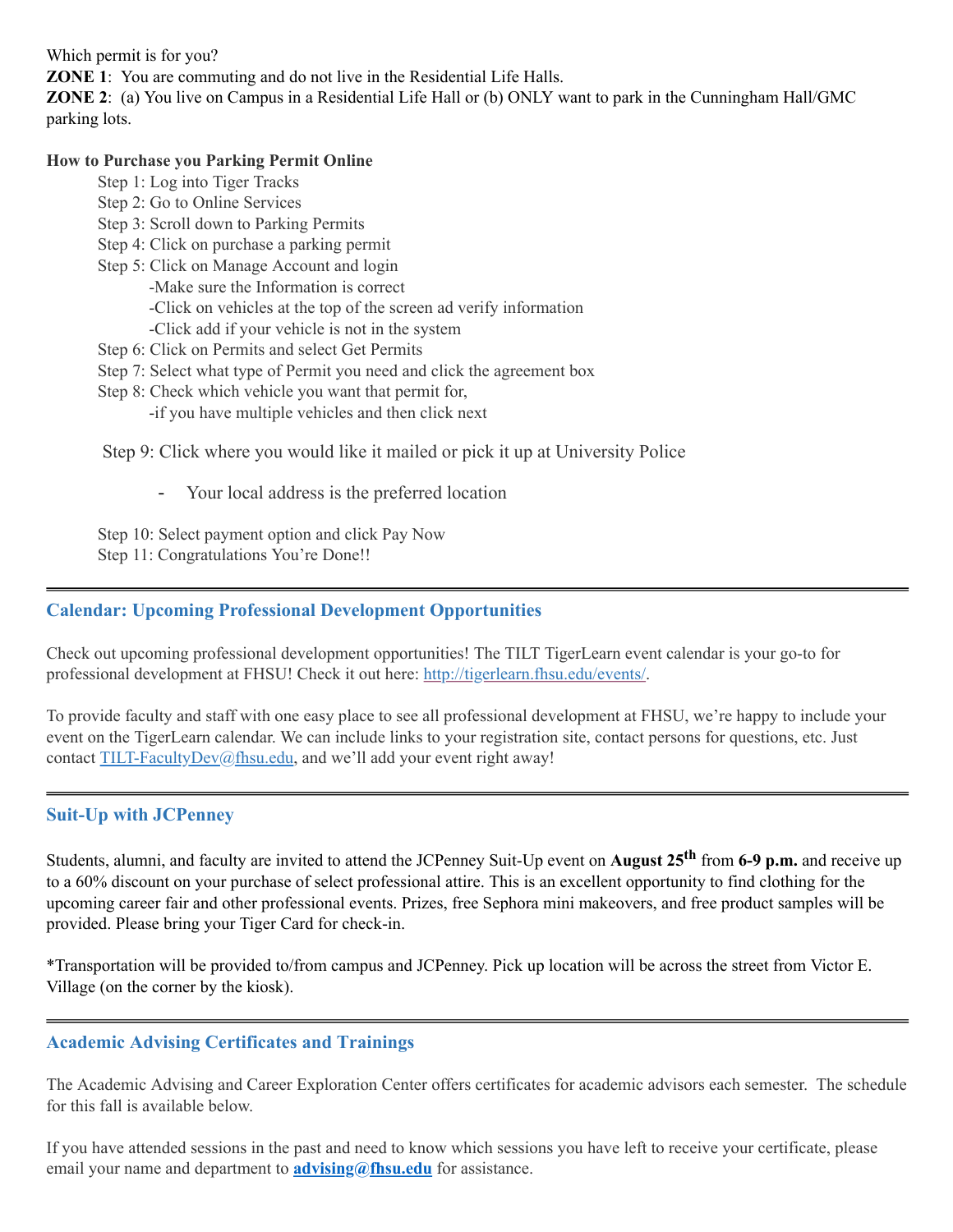**NOTE:** This is open to both faculty and staff. Please feel free to bring your lunch to the session.

**RSVP:** Please let us know if you are planning to attend by replying to **[advising@fhsu.edu](mailto:advising@fhsu.edu)**. We will send you a calendar entry that you will need to "Accept and Send the Response Now" . This will allow us to have the appropriate room size and number of handouts. We look forward to seeing you at our sessions.

# **ADVISING TECHNOLOGY CERTIFICATE**

This certificate will provide academic advisors with information related to the primary technology applications utilized to support academic advising at FHSU. Participants must attend each session to receive the certificate. **Participants need to bring their laptop with them for each session.** The following are the dates for this certificate.

September 12, 2019 12-1 PM *Using Technology in Advising-TigerTracks* September 19, 2019 12-1 PM *Using Technology in Advising-TigerEnroll* September 26, 2019, 12-1 PM *Using Technology in Advising-Advising Notes* October 8, 2019, 12-1 PM *Using Technology in Advising-Tiger Early Alert*

# **ADVISING SPECIAL POPULATIONS CERTIFICATE**

This certificate will provide information on working with the diverse needs of our students. Whether you are currently advising students in the population or not, you will gain information that can assist you. Participants must attend each session to receive the certificate. The following are the dates for the spring sessions.

October 17, 2019, 12-1 PM *Advising Special Populations-Student-Athletes* October 31, 2019, 12-1 PM *Advising Special Populations-International Students* November 7, 2019, 12-1 PM *Advising Special Populations-Students with Disabilities* November 21, 2019, 12-1 PM *Advising Special Populations-Transfer Students*

## **ACCESS for Student Success Advisor Training**

The ACCESS for Student Success program requires all first-time freshman to meet with their academic advisor six times throughout the first year (three in the fall, three in the spring). These trainings sessions will provide information on content and delivery methods that can assist advisors in the planning and execution of fall ACCESS II and ACCESS III meetings.

September 17, 2019, 3-4:30 PM, Trails Room September 25, 2019, 3-4:30 PM, Trails Room

## **NACADA Webinars**

The Academic Advising and Career Exploration Center and Office of Student Affairs will be hosting the following webinars from NACADA: The Global Community for Academic Advising thanks to the generosity of the Office of Student Affairs. These webinars are open to faculty and staff.

Thursday, November 14, 2019 1:00 PM – 2:00 PM All I Need to Know (about Academic Advising) I Learned...

Wednesday, December 11, 2019 1:00 PM – 2:00 PM Academic Advising and Trans Equity: Building our Tomorrow

# **Employment Opportunity in the Registrar's Office**

The position of Enrollment Management Assistant is currently available in the Registrar's Office. If interested, please visit [https://fhsu.wd1.myworkdayjobs.com/CAREERS.](https://fhsu.wd1.myworkdayjobs.com/CAREERS)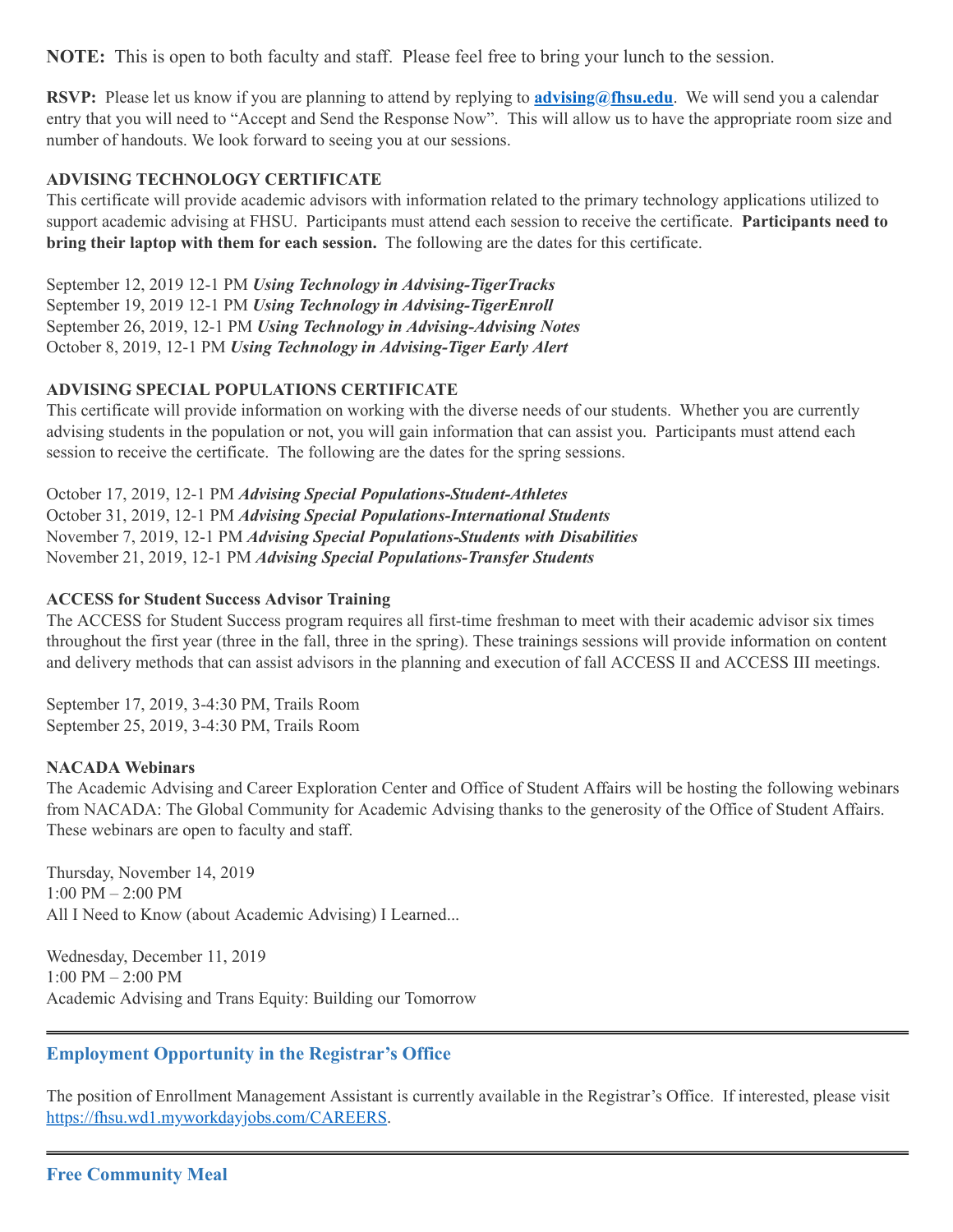Free Community Meal 2<sup>nd</sup> & 4<sup>th</sup> Sundays every month 5:30-7:00pm Breathe 703 Main St. Hays

<span id="page-6-0"></span>Come join us for a home cooked meal and some good conversation!

# **Electronic Resource Feature: Emerald**

Forsyth Library is home to hundreds of databases for use by faculty, staff, and currently enrolled students for research activities.

Through the database **Emerald**, individuals have access to full-text scholarly articles from journals and other research materials related to topics on business, human resources, management, marketing, and more. Emerald recently launched a new platform with an updated URL and enhanced navigation. The site may look different but the support remains the same! Visit [Emerald](http://ezproxy.fhsu.edu:2048/login?url=https://www.emerald.com/insight) at this link to learn more.

Remember, you can locate all available databases through Forsyth Library's  $\underline{A}$  to  $\underline{Z}$  [listing.](https://fhsuguides.fhsu.edu/az.php) For more information, visit Forsyth Library at **fhsu.edu/library** or contact [refserv@fhsu.edu.](mailto:refserv@fhsu.edu)

#### **EVENTS**

**Update on FHSU's \$100 Million Journey Campaign – Press Conference** Thursday, August 22; 2:00pm Memorial Union – Sunset Atrium

Join fellow Fort Hays State faculty, staff, students, and Tiger fans within our community as we announce an update to FHSU's *Journey* campaign. Fort Hays State University is in the midst of the largest, most ambitious fundraising campaign in school history – the *Journey* campaign – where each and every gift increases our capacity to grow and thrive.

Attend the news conference on Thursday, August 22, at 2:00 PM in the Sunset Atrium of FHSU's Memorial Union to hear how close we are to reaching our *Journey* campaign goal of \$100 million and how students' lives have been impacted by the generous support of our donors.

The public is invited to attend and refreshments will be provided. We look forward to seeing you there!

**Writing Circle** Friday, August 23; 4:00pm to 5:00pm Forsyth Library, Room 210

Looking for a supportive, encouraging space for your writing projects? Join the Writing Circle this Friday, August 23. Bring your creative writing, poetry, fiction, creative non-fiction, and other works to share.

A complimentary ticket for a coffee or tea at the Forsyth Library Coffee Bar will be provided to attendees.

The Writing Circle is sponsored by Forsyth Library and the Writing Center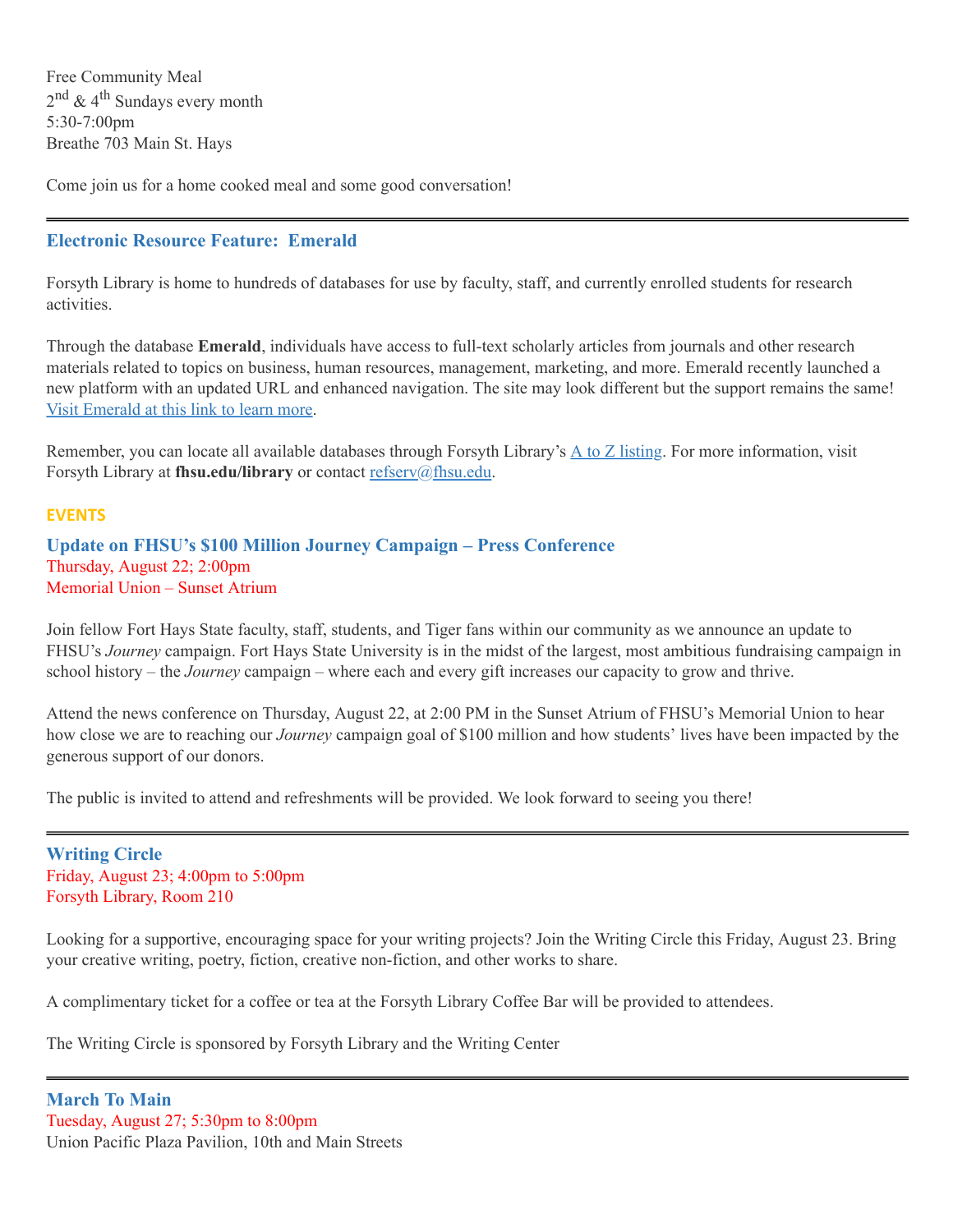# **MARCH TO MAIN**

#### A WELCOME BACK FOR ALL STUDENTS, FACULTY, AND STAFF TUESDAY, AUGUST 27, 2019 | DOWNTOWN HAYS

In Hays, America fall means students! Our community knows and appreciates the impact our students have and we celebrate it in a big way... a huge party just for our three higher education facilities - Fort Hays State University, North Central Kansas Technical College, and Hays Academy of Hair Design

About the Event

• March to Main, fills Downtown Hays with Fort Hays State University, NCK-Tech, and Hays Academy of Hair Design students

# • Students meet on the quad at FHSU at 5:30p for a MARCH to MAIN Street, led by prominent community members

• Community members are welcome to watch the parade and help welcome our students

## • When the march arrives downtown, guests will enjoy a free meal, giveaways, games, live music, HUGE prizes, and **more**

• March to Main is hosted by the Downtown Hays Development Corporation, Hays Convention and Visitors Bureau, and the participating schools

• The goal of this event is to welcome students, faculty, and staff back home to Hays

<https://www.downtownhays.com/march-to-main>

Sara Bloom - [sara@downtownhays.com](mailto:sara@downtownhays.com) - 785-621-4171

# **SHARE WITH STUDENTS**

# **Student Organization Renewal is Now Open!**

The renewal form can be accessed from the organization's profile page on TigerLink at [https://tigerlink.fhsu.edu/.](https://tigerlink.fhsu.edu/) To renew an organization, you must have access to manage the page. Once you are prepared to register, carefully review the application instructions on the TigerLink form.

The registration process must be completed by **Friday, September 20, 2019.** If an organization fails to complete the renewal process they will lose their status as a Recognized Student Organization and all the benefits available to student organizations. In addition to completing the registration process, at least one representative from each organization is required to attend one of the Student Organization Meetings. These meetings are scheduled for September 4<sup>th</sup> through the  $6^{\text{th}}$ , with times and session details located on TigerLink <https://tigerlink.fhsu.edu/>. The meetings will be held in Student Engagement (formerly the Center for Student Involvement) located in the lower level of the Memorial Union.

If you have any questions or concerns, Student Engagement (formerly the Center for Student Involvement) please contact at 785-628-4664 or [csi@fhsu.edu](mailto:csi@fhsu.edu).

# **Literature of Crime (General Education Course)**

ENG 327 Literature Matters: Literature of Crime (General Education Course)

If you have advisees who need a general education course in the Arts and Humanities category or an upper-level elective, please let them know about ENG 327 Literature of Crime, a course that might have broad appeal to students from a wide range of majors. The textbook cost is also relatively low (under \$40), since several of the works are in the public domain or available at low cost used. The main texts for the course are *The Adventures of Sherlock Holmes*, *The Maltese Falcon*,